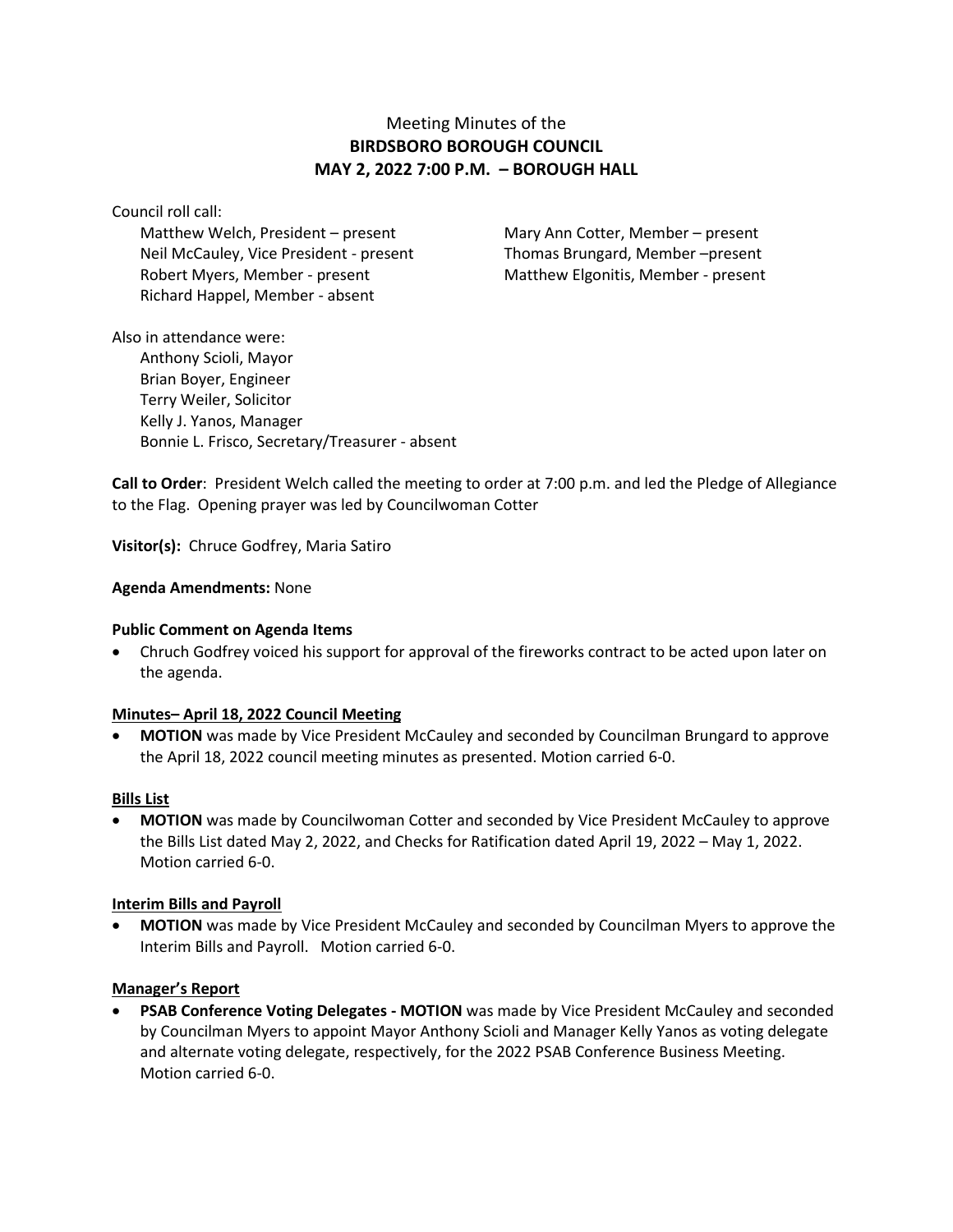Borough Council Meeting Minutes May 2, 2022 P a g e | **2**

- **Fireworks Contract – MOTION** was made by Councilman Myers and seconded by Councilman Brungard to approved execution of the contract with International Fireworks in the amount of \$5,000 for the fireworks display during the 150<sup>th</sup> incorporation celebration. Motion carried 6-0.
- **Municipal Authority Board Vacancy –** At their 4/26/22 meeting, the Birdsboro Municipal Authority declared a vacant seat on the Board. The manager will contact the interviewees for the vacant seat in January 2022 to see if they would like to be considered. The BMA Relations Committee will reach out to the BMA Chair for input in selection of a new member.

# **Engineer's Report**

- **Cedar Hill Estates** As a condition of final plan approval, Council had required that, in the interest of traffic safety, a driveway be installed allowing for access from Beacon Container to West First Street at Jackson Street. Beacon Container is not in agreement and will not sign off on the DEP permit paperwork, and Cedar Hill engineers are asking the Borough's assistance in getting Beacon to cooperate or to lift the requirement entirely. Councilman McCauley offered to speak with a contact at Beacon. This item will be placed on the May 16, 2022 meeting agenda.
- **Birdsboro Elementary Center**  Engineer Boyer reported that plans have been received for the proposed use, but the Satiros must make an official application to the Borough, specifying what type of zoning relief they are requesting and proposed plans for getting the use they want. Solicitor Weiler added that the Borough cannot advocate the Satiro's position and suggested that they engage professional legal and engineering services to complete the application provided by the Borough. He also stated that this can be done while the zoning appeal is under review.

# **Mayor/Police Reports**

- Chief Trupp reported that this weekend 81 vehicles dumped at the brush pile, 8 of which were in violation. Enforcement can start once the proposed dumping ordinance has been adopted.
- The police department received a donation of \$500.00 from the Birdsboro VFW Post 411.
- Chief Trupp received notice that a support group will be holding a meeting at Birdsboro Elementary Center on Saturday night from 7:00 PM to 1:00 AM.

# **Recreation Board**

- Chruce Godfrey, Chair of the Recreation Board, provided an update of Beautify Birdsboro which was well attended and the participants were praised for their efforts.
- Upcoming events include the 5/14 Duck Derby and the 5/21 kickoff date of the bi-weekly Farmers' Market.
- Plans for the 150<sup>th</sup> Incorporation Anniversary Celebration scheduled for 7/2/22 from 4:00 to 9:00 PM include fireworks and a beer tent arranged through Angry Anvil. The board would like emergency services to have a presence. Road closure details will be firmed up at a later time.
- Chruce announced that he will be moving out of the Borough, but will continue on as President of the Recreation Board at least through June.